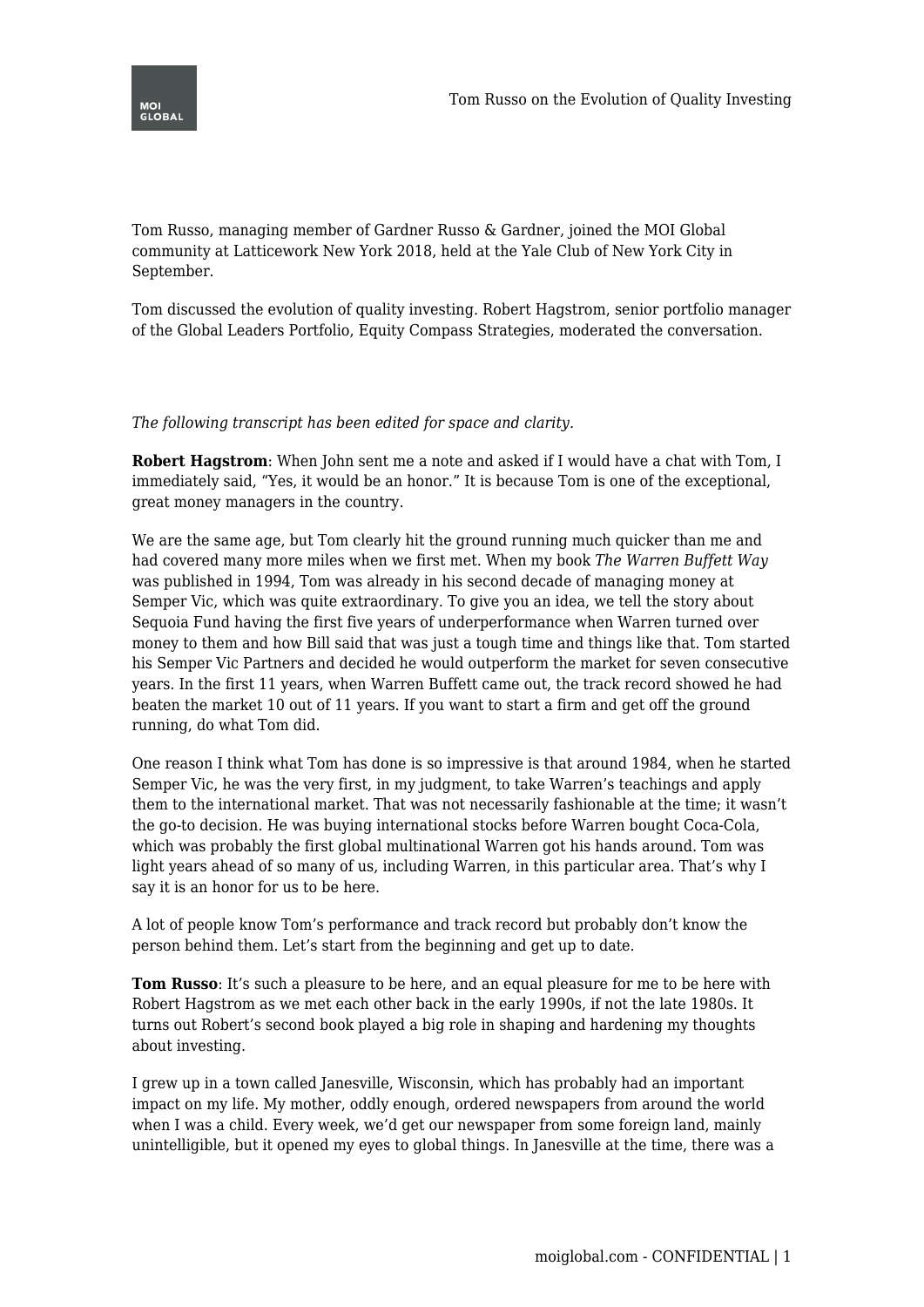

family-controlled company called the Parker Pen Company. It was a luxury thing; it gave people the ability to badge who they are by what they had. It was a powerful brand. In the arc of my career, I ended up focusing on family-controlled companies with foreign exposure, and the Parker Pen Company stands as an example of a family-controlled company that went wrong. That's part of my background. Also, I grew up in a town with a General Motors plant. Paul Ryan and Russ Feingold were from Janesville and couldn't save this plant. It was a lesson in terms of what happens to a city that becomes overly dependent on that type of business. It's an interesting background.

I went to Dartmouth College and then Stanford business and law schools. It was at business school where I met Warren Buffett in 1982. He visited our class and left several impressions that were essential for me. The first was a simple one: the government only gave one break to investors, and that's the non-taxation of unrealized gains. You should take advantage of it and structure your investment approach around that phenomenon. Then, if you're going to make money off of holding something for a long time, you should find businesses capable of growing. The old model of value investing would have been to buy a \$0.50 dollar bill, with your compound depending on how quickly that discount closes. If it closes quickly, in a year, you make 100% on your money. If it takes 10 years, you'll make 7% on your money. That type of investment doesn't really require that the asset grows in value, only a quick closure of the discount.

The complete opposite was underway with Berkshire when I met him in 1982, and in some ways, it reflected the teachings of Charlie Munger about the virtue of corporate goodwill. In the prior world, the \$0.50 dollar bill, goodwill really didn't kick in at all. It was just net-net working capital, all balance sheet-driven, and you go on to find the next one. With See's Chocolate, which I gather Warren bought on the insistence of Charlie, they had this thing called the consumer goodwill. To show you how that's played out over time, Warren said in a recent annual report that little investment of \$30 million in the early 1970s has returned \$2 billion to Berkshire, plus its independent worth is probably close to \$1.5 billion.

Now that was a terrific investment. He hasn't had to pay a penny of tax on the appreciation of the business, so he fulfilled the lesson he shared with us at Stanford Business School – the number one goal is to invest in a way that you don't have to pay taxes. However, it requires a reinvestment, and that's where things get quite difficult. It requires that you grow the intrinsic value of the business you bought shares in, and to get that done, you typically have to rely on third parties. What Warren said to the class just after the tax statement was that you can't make a good deal with a bad person, and what he was referring to had to do with agency costs. As the owner of a business, you hire managers, and managers represent your reinvestment decisions. If you get the managements wrong, you will find they intend to make investments that favor them over the owner. That was the second point Warren gave to our group, and it really drives the need to find a way to ensure that our management, as a passive public investor, builds value to us.

In my own development over the years, I have found that the alignment of our clients' money alongside of family-controlled companies has given us the ability to reduce the risk of management running their own business at the expense of owners. Because the owners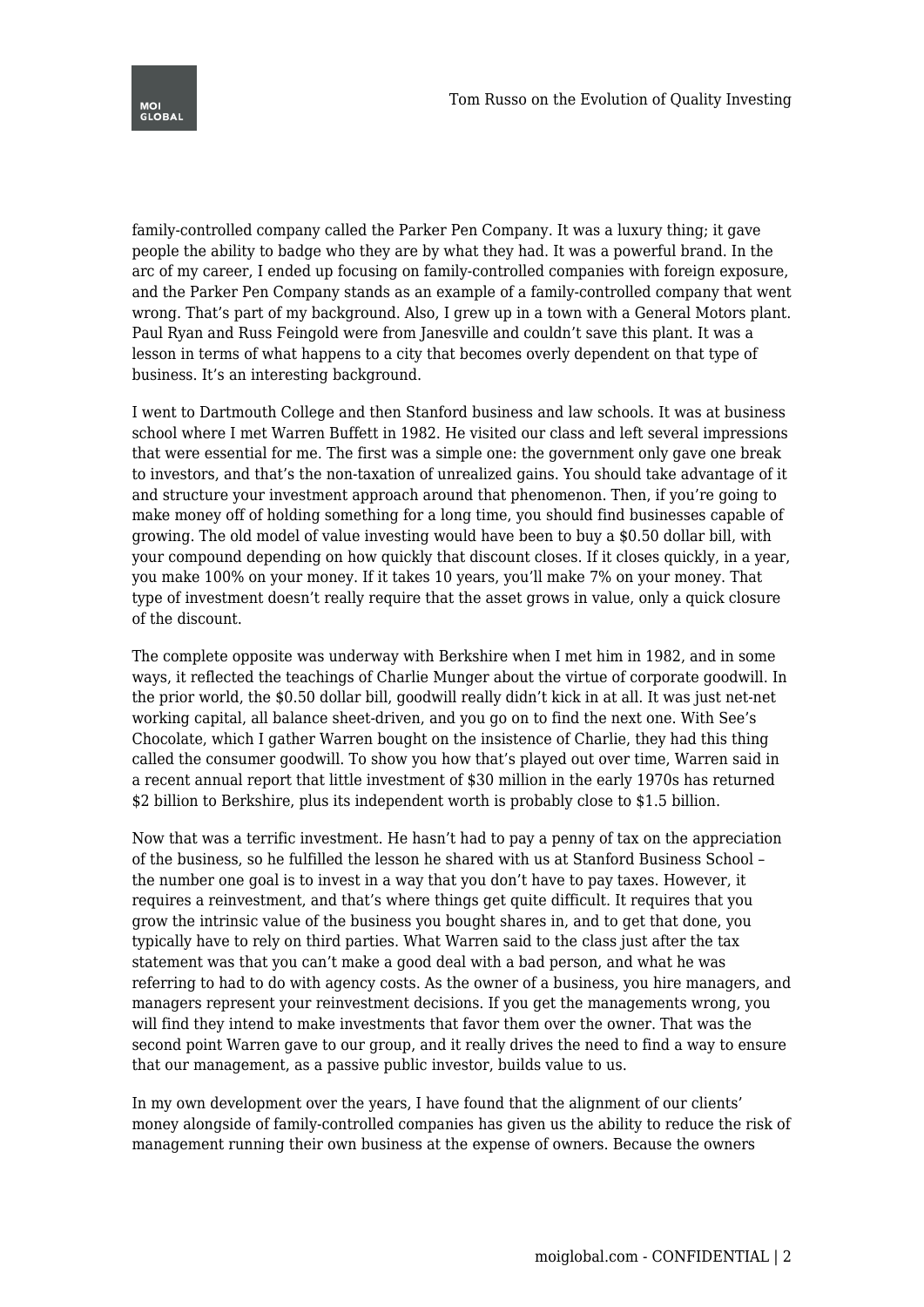

retain the vote and supervision of the company, you can find drastically dull familycontrolled companies. In fact, Robert lives next to one that once existed, a Pennsylvania cable company. I own shares in a Pennsylvania cable company called Comcast. Down the road from where Robert lives, was this company called Adelphia. It was as crooked as could be, and Comcast is as saintly as could be. Each of them were family-controlled, but one of them has grown to be a behemoth, and the other one went bankrupt. They had the same starting point in the same industry and the same control structure, and you just have to get one right and pay attention to some of the issues.

You've got to find a business that allows you to reinvest. That's not easy if you have a 20- to 30-year horizon. One way I found to extend the universe of those businesses is to focus on those parts of the world where 96% of the population lived and who were undergoing population growth and growth in consumers' disposable income. Thus, in the early 1980s, we started buying foreign stocks, which was really hard to do.

Probably the first one we bought a big position in is a British cereal company, where I ended up owning 20%. My wife grew up in England, where Weetabix is based. It makes a really bad-tasting cereal, but the British love it. They associate it with something that's going to sustain them through a really hard day, but consumption has leveled off. I meet people all over the United Kingdom and ask them, "Do you still eat Weetabix?" They say, "No, I eat snack bars. My life is on the run. I can't afford the time." Then they'll say, "But if I have a busy meeting in the day, I'll always have Weetabix beforehand." It always had a great allure.

This company was family-controlled. They didn't have the ability to reinvest and were smart enough to know it. They let the business grow over time. In 1989, it had £19 million of operating income and £70 million in cash on the balance sheet. It traded at 5x EV/EBITDA, and I felt that this brand, having conquered a nation's taste as badly as it tasted, probably wasn't going anywhere, so I was prepared to invest. Over the years, the operating income went up to £60 million. The family was smart enough not to make stupid acquisitions with all that cash because it was its money. We were a 20% shareholder in the company.

Over time, the market became quite disaffected with food companies. It was during the period of the internet bubble. Shares went down a lot, and towards the end, the manager who represented the family's interest partnered with a private equity firm, and they bought the business.

The capacity to suffer as an investor was quite acute. For the first dozen years, we went straight up. The business went substantially downwards during the period of the internet bubble. In the end, it caught up with the growth of intrinsic value, as it's supposed to, and it was a long and strong compounding investment.

If you're going to invest, you probably should try not to pay taxes. In order to do that, you have to reinvest. If you're going to have to reinvest, you better do so through somebody you can trust as your agent. For us, that's come through family control over those managers so they can watch the nest egg grow for the long term alongside with us. The management setting forth to make the investments needs to have something called the capacity to suffer because if you start down a path of trying to expand a business into adjacent markets or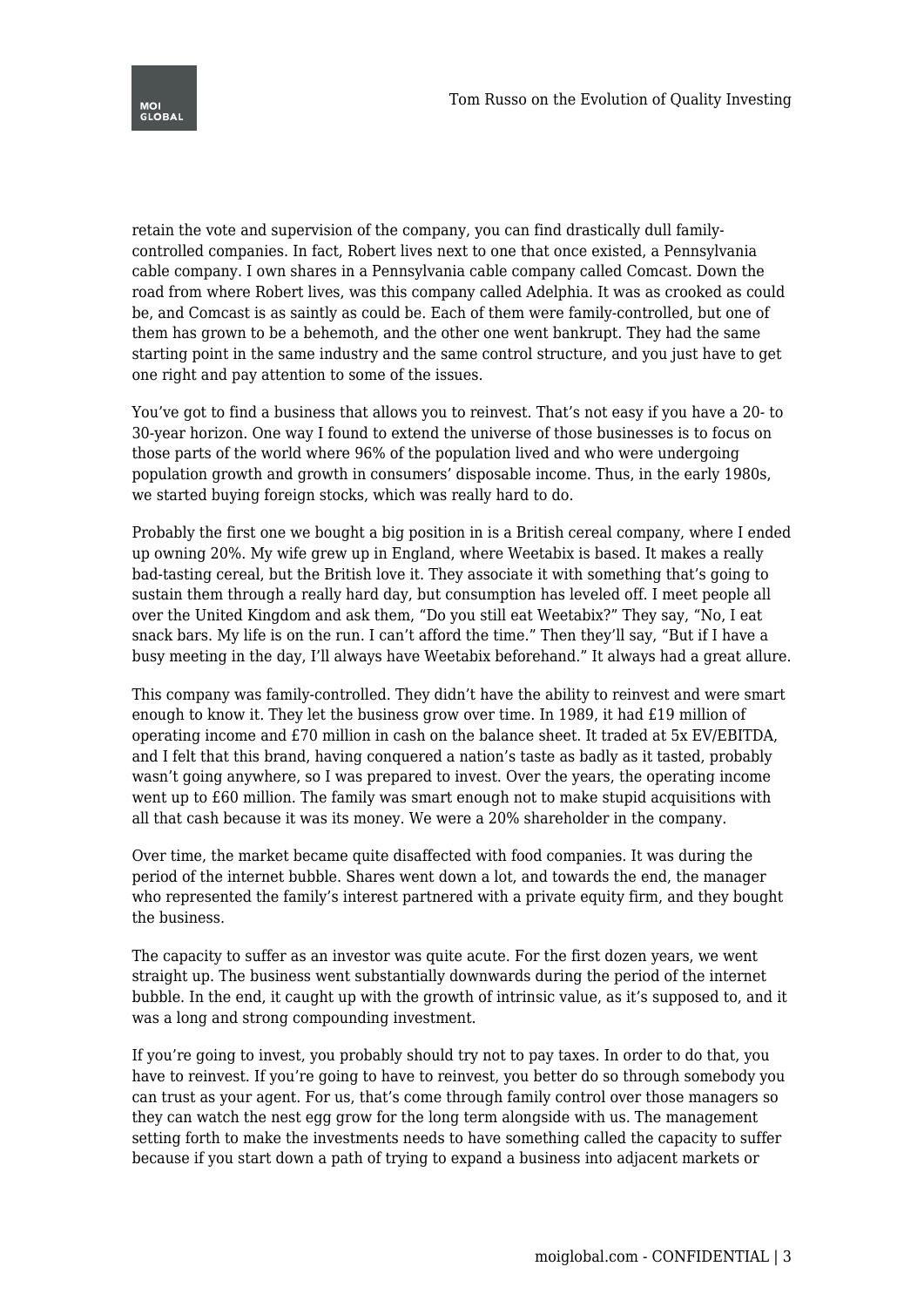

geographies, the upfront investment spending is going to overwhelm the existing operating cash flow. Unless you have owners protecting your position as a manager knee-deep into a big campaign designed to build value for the long term, someone will come knocking on your door and say, "Your operating income's gone down for the last five years. What's going on? You don't really know what you're doing." Any protest that says, "No, we're building a plan for the future," will be greeted with disgust, and you will lose your job as a public company manager.

In our case, to the extent that the families provide management with the license to make those big investments that pay out later, we've been blessed by the better results that have come from those investments.

**Hagstrom**: Professor Jack McDonald, along with Phil Fisher and Warren, may be one of the original concentrated buy-and-hold guys. It was in McDonald's class that Warren came to speak, so he must have had some admiration for the professor. In addition to Warren, Professor McDonald, and Phil Fisher, which other great investors influenced your thinking in the 1980s as you were motoring up the hill there?

**Russo**: I'd say Bill Ruane as I went to work for the Sequoia Fund after business and law school. Bill was a completely independent thinker. In the four years I worked there, we never had a single sell-side analyst come through. It was all homemade research, which is the best kind, and none of the distractions from Wall Street filtered through that process. He had a very high tolerance for concentrated portfolio holdings, and I've adopted a portion of that. Not nearly so concentrated as he would have been willing to go, but our top three holdings are 30% of funds under management, and our top 10 holdings are 70%, so it's pretty concentrated, but Bill's even more concentrated. He had an enormous sense of humor and an enormously generous spirit and ingratiated himself well with the companies he visited and the people he associated with.

I always remember going into a meeting with him once. He knew the person in charge of a business he was considering investing in. The stocks may have been \$60 at the time, \$5 of earnings. Most analysts spend all their day visiting with management, trying to know whether it's going to be \$5, \$4.95, or \$5.05. That's usually where the rubber doesn't meet the road. But Bill said, "I'm starting to worry. What are the chances you'll lose money next year?" Of course, the CEO looks back and says, "Are you crazy? We're expecting five bucks." "No, I know that, but what are the chances you'll lose money next year?" They went on back and forth, then, exasperated, the CEO finally looked up and said, "Well, for that to happen, one of three things would have to take place." Now, those are the only three things you want to know about. Everything else that leads you to either \$5, or \$4.95, or \$5.05 is in the stock, and you don't learn anything about it. But to lead someone to say, "Well, for that to happen, these following three things would have to happen," is an extraordinary gift for getting such disclosure. That's part of the investment search, but most people cluster and he didn't.

He also had the gift of driving anything down to unit price. I remember we were looking at Duracell, and he figured out the price per battery based on the ingredients and then grossed it up by volume and all the rest. He was the complete guy.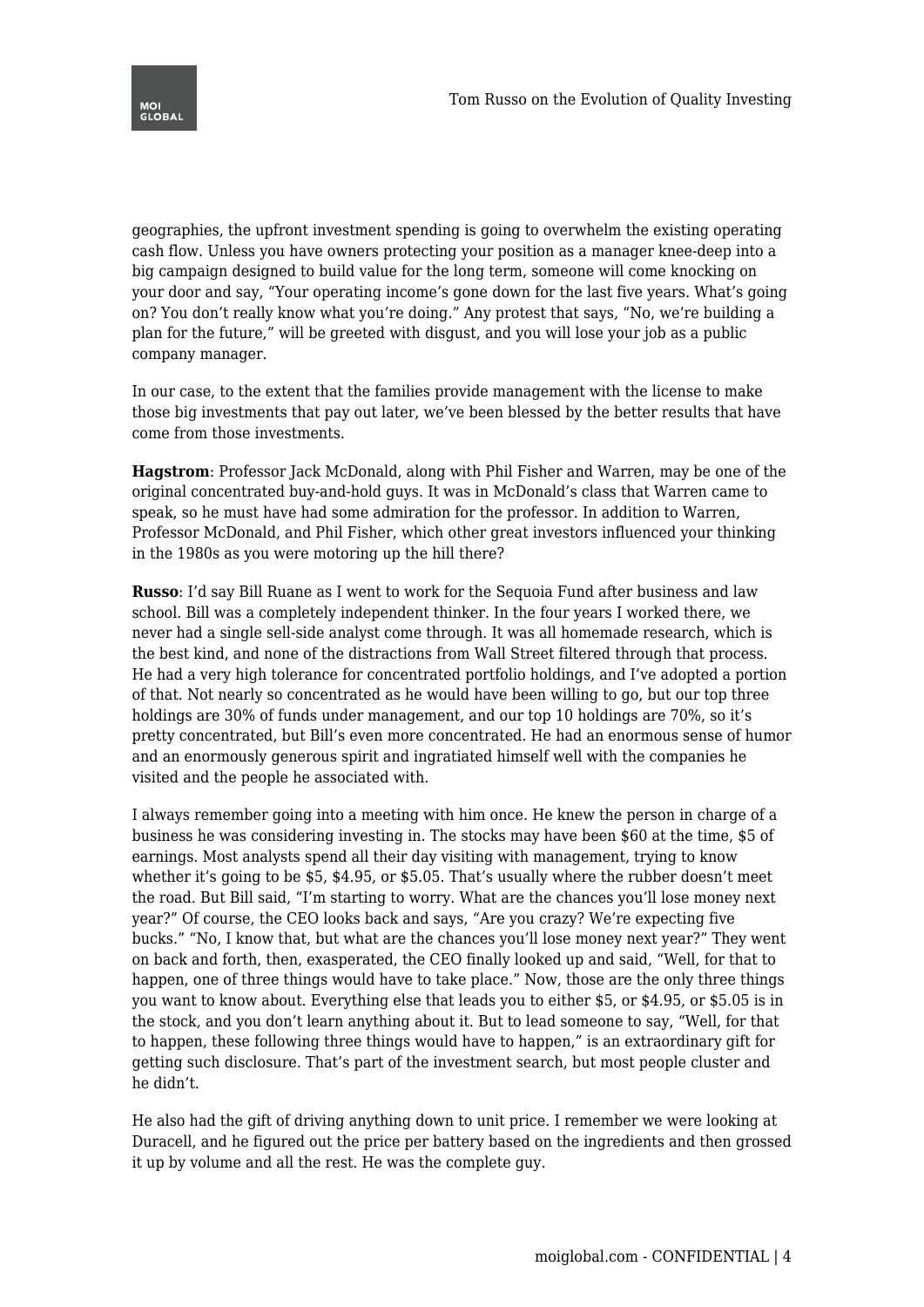

**Hagstrom**: The folklore was that when you guys were at Sequoia, you knew the price of the paper that rolled around the cigarette. You had it down to that.

**Russo**: We owned a company called Ecusta, which was part of P.H. Glatfelter. Anyway, this concept of capacity to reinvest, capacity to suffer, shows up in so many of our holdings. Heineken may be among the most interesting ones because it shows that the capacity to suffer arises in one of two ways. It could either be that Wall Street wants you, the management, to do one thing, and you say no, or it could be Wall Street says no, and you say yes. In each case, as management of the public company, you'll be equally scorned by Wall Street because it tends to want to have a certain thing happen in its own way.

Because of Freddy Heineken's control stake, Heineken has had the courage to reach over the years. In one case, it was implored by Wall Street to acquire Brazil's second largest brewer because its main global competitor, AB InBev, gets most of its strength from Brazil. There was a belief that if Heineken grew strong there, it would have the ability to press on when other parts of the world become lit up competitively. Heineken was implored by Wall Street to make this early move and get competitive in Brazil, but Heineken said no. The price didn't make sense, and it wasn't ready.

The business went to Kirin for \$5 billion, giving it 12% of the Brazilian beer market. Fast forward four years, and Kirin's made a mess of it. It ruined the business, made enormous losses, and came back to the market to sell it. Then the market said to Heineken, "Don't even think of touching it." Heineken looked at it and said, "That's not such a bad deal at \$590 million." The business it had the capacity to avoid (because management was protected by the family) would have cost it \$5 billion had it followed Wall Street. It ignored Wall Street when it had the chance to buy it for \$590 million. It seems to make a mockery of Wall Street. I overly generalize here, but the real issue wasn't the \$590 million. The real issue was that the business it bought was going to cost it a lot of money to get property integrated with the business Heineken already had. Those investments would be the ones that really disturb the financial markets because they're unpredictable and would burden operating income heavily.

Heineken has said that its business going forward would be burdened in a way that the investment spending that goes through the income statement as it spends another \$1 billion merging it all together would depress earnings and keep the operating margin from growing at 15 basis points a year to 10 or something. With that news in hand, the stock market took Heineken's shares down from €89 to €81. It would have kept going had this not been a family-controlled company. In the midst of all this, another competitor came along and bid for Heineken's shares because at the moment of the great collapse in the price, they tried to be opportunistic. The family said, "Go away. We control 50.1% of the shares, and there's no interest." That's the kind of protection you can get if you have a like-minded, long-termoriented family and a business managed by people who are long-term minded.

**Hagstrom**: Will Thorndike said he wasn't going to write a second book, but he might expand it to include international managers. I told him, "You got to talk to Tom. He knows everybody." The thing is, though, that qualifying for inclusion in the book requires running allocated capital for 20 years. Everybody in The Outsiders ran that business for 20 years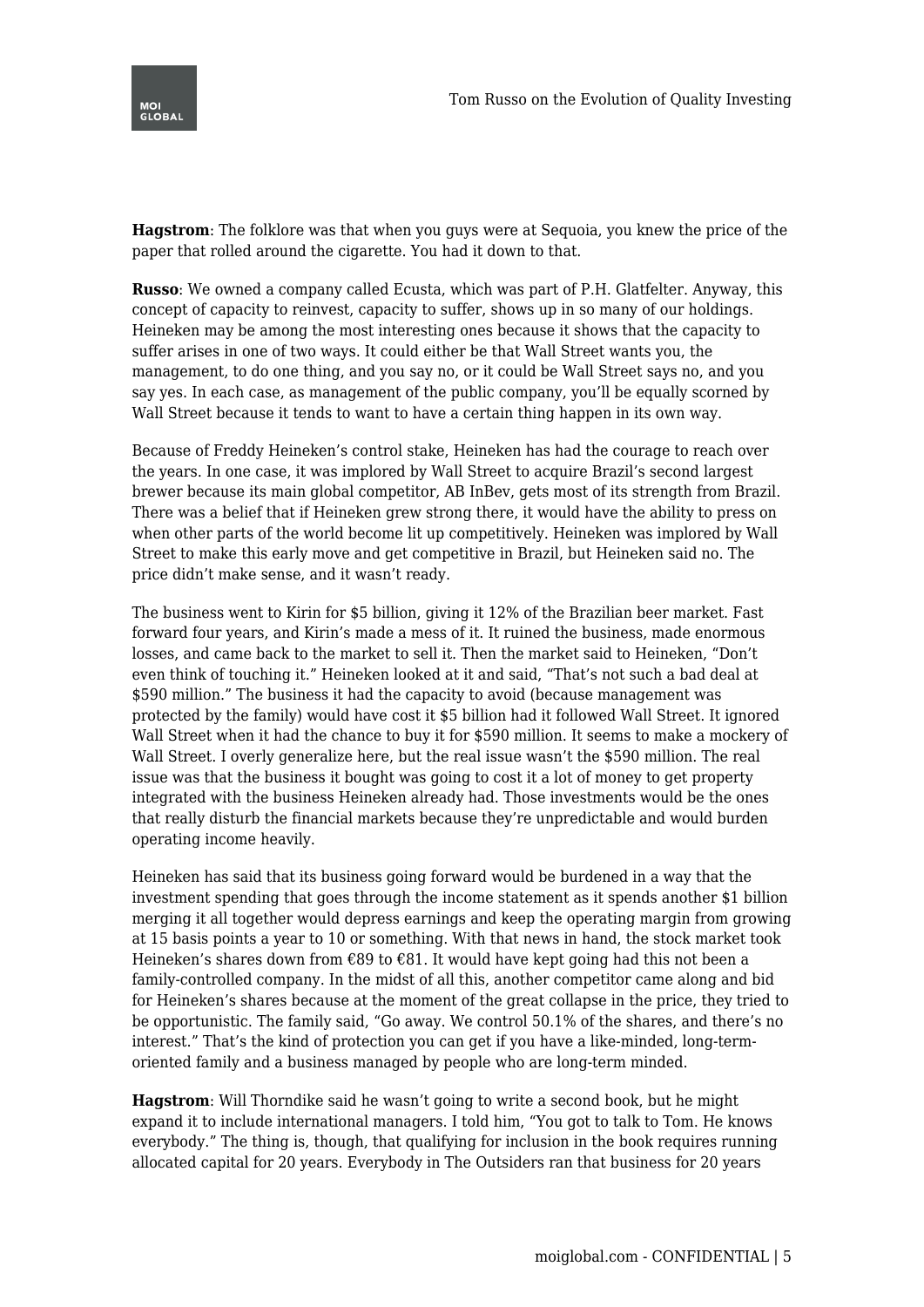

before they got the thumbs up from Will. There are not that many people out there who have a 20-year record of allocating capital. Tom said, "There is one. There are several, but one that I think does it extremely well is Heineken."

Hearing you talk about Bill Ruane, the way he can so masterfully talk with management and get to the nuts and bolts without embarrassing them, reminds me of when you took me under your wing, and we went to see Dow Jones. This must have been 1995-1996. Peter Kann, who was a Pulitzer Prize journalist and started the Asia edition of the Wall Street Journal, was brought in to be CEO. We entered his office, and there was an annual report laid out. Tom walked over and opened it up. It was one of those annual reports that showed you at the back 10 years trailing of earnings. Tom took his finger down to the capex line and slowly went left to right of all the money Dow Jones had spent in 10 years. Then, just as politely as anything, he said, "Peter, can you tell me how this money was put to work, what happened, and how you did it?" It was the most beautiful way of saying, "You screwed up this company with all this capital expenditure," but they went through a great dialogue. You might tell a bit of that story. I thought it was great.

**Russo**: It is the fact that it just kept consuming capital with no return. At the time, it was because Dow Jones had a series of news wires it was using to compete against Quotron and Telerate. Then Bloomberg came along with its superior product, and it was just an endless stream of expenditures that ultimately led to nothing but losses. Lest that story make me seem like I'm too clever with annual reports, this past week I met with the management of Brown–Forman. I opened up the annual report to the last page, and there are charts, Brown-Forman's share price, the S&P, and the spirits industry in general. I commended them on that but told them the story of when I was in Greece years ago, and I had gone there with Guinness, the former Diageo.

The Greeks love Johnny Walker Black Label. There's a specific format where it was consumed in absolute barrels, and it was called the bouzoukia. The bouzoukia is an outdoor entertainment area where men and women gather at the feet of a singer in an open stage. We visited the country to see how the business was going. Just as an aside, one of the best businesses I have ever looked at was the business inside that bouzoukia. The owner had a platform there, and men would come in with their dates, peel out \$1,000, \$2,000, or \$3,000 and buy this platter of gardenias and throw them at the feet of the singer, who'd show absolute disrespect for the whole thing, but he then croons to the woman for a while to show some sort of love. In the meantime, you see this broom sweeping up the gardenias. They put them back on the plate and sell them again and again throughout the evening. The men's stature to the women who they were with for the expenditure of their money worked perfectly fine, and it was just one of those great businesses.

The next morning, I met with one of the Unilever subsidiaries in Greece, and they had in the back of the annual report a chart. Through an interpreter (because the report was in Greek), I said to the man how proud he must be, and he asked me why. I told him, "There's your chart. Here's your share price. Here's the industry's, and here's the S&P, right?" And he said, "No, no. This is labor cost. This is ingredient cost. And here's our revenue increase." This is to show you see all sorts of strange things going around the world looking for cheap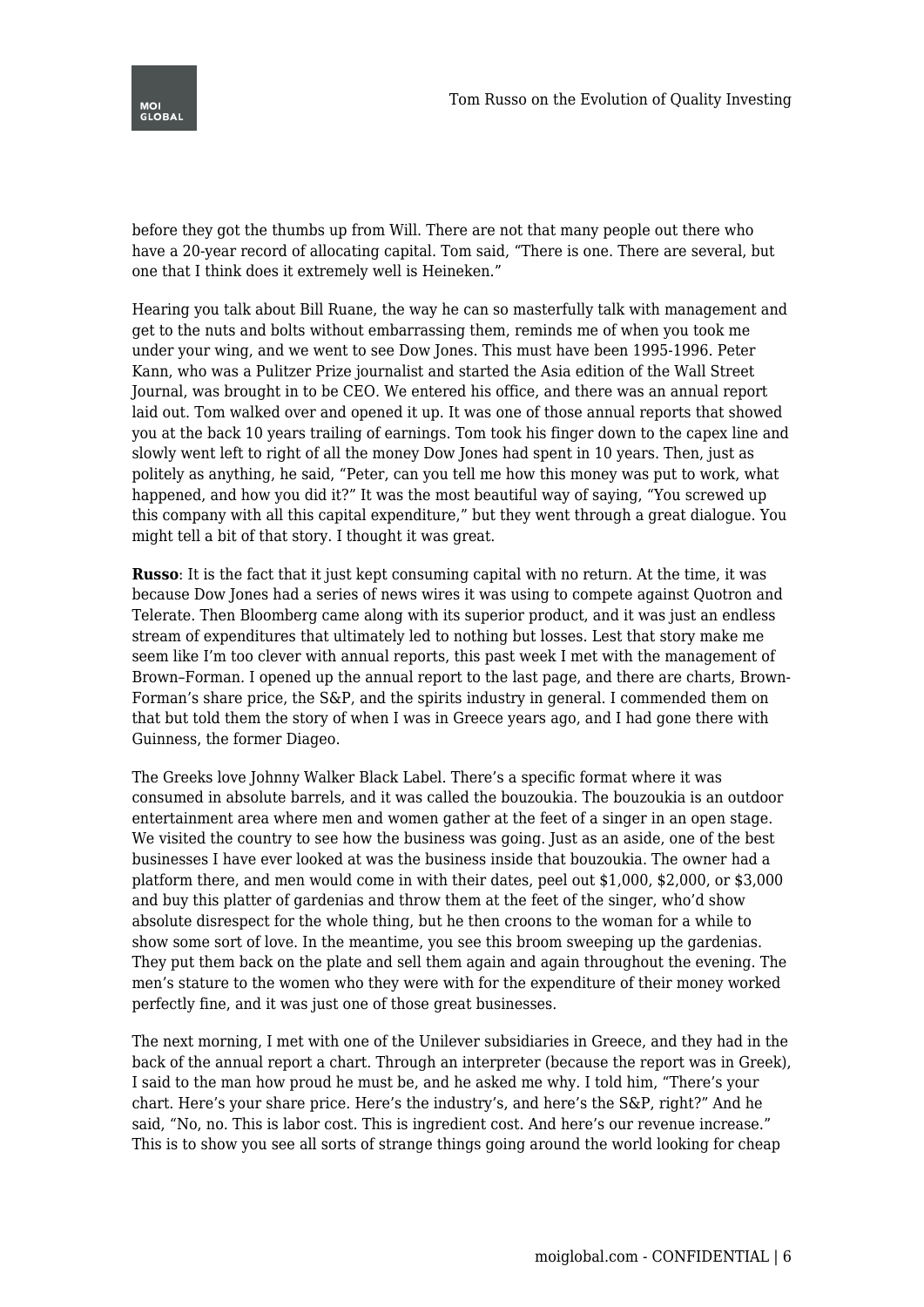## stock.

**Hagstrom**: The thing is identifying compounders in the global economy. You've got two companies, well-intentioned and with good management. They're saying, "I have the capacity to suffer. I'm going to take my earnings and plow them back into the company." What metrics can you think about, discuss with management, and observe while they're going through this capacity to suffer period in their evolution to see that one is heading in the right direction and the other off the cliff? It's sometimes hard when you don't have something down there to prove whether things are going right or wrong.

**Russo**: That's a great question. I could think of a couple of examples, but it's certain that you're going to burden your income, and then it's just a question of how much they can disclose. There's a certain element of competitiveness.

Take Mastercard. The question there is whether it's technology-dependent in a way that would make it vulnerable to others coming into the market. It's very much an investment story since it's not a family-controlled company, but Ajay Banga, who runs it and treats it as if it were his child, wants this child to graduate school some day, and he's spending every penny he possibly can. The real story about Mastercard was the fact that 85% of its market exposure is in developing and emerging markets where cash is almost 100% the form of currency. He's investing enormous amounts of money with governments in mind because he has to get adopted to serve in those markets. He has to come up with ways where social benefits or aid to mothers with dependent children are disseminated directly into the payment device they have, which they can then use to buy goods for the family's needs as opposed to the world they've confronted historically, where the government will send out a check that arrives in your mailbox. The mother would have to take a day off work, go into the city to cash the check, lose a third of the money to the cashier, use another third on the father of her kids, and then get home with very little to show for the benefit. He's been all over Africa, India, and other parts of the world, trying to come up with those types of systems.

The quick and dirty way to understand the magnitude of Mastercard's spending is to see how flat its operating income has been despite the huge absorption of fixed costs due to the growth in gross dollar volumes each year for five years. The margin sticks around 55% to 60%. It could be 10 points higher if the company wasn't plying all the money back into the business.

A good contrast would be the late 1990s. E. W. Scripps and The Washington Post were companies whose shares we owned at the time. Scripps had an executive who ran several divisions. He was then out of work within the company and proposed to the family trust (which had voting control) his interest in creating a new network to wed the interest of home and garden. He created the Home and Garden TV network, which had never been done before – it was a white space, untouched. The family had television assets they could use to launch the cable operation without having to sell a share to John Malone. They had advertising skills and video production skills for the TV stations they owned. They had everything necessary in-house and just needed the approval. The trust told Ken Lowe, who created the business, he had exactly 150 million bucks to spend, at the end of which they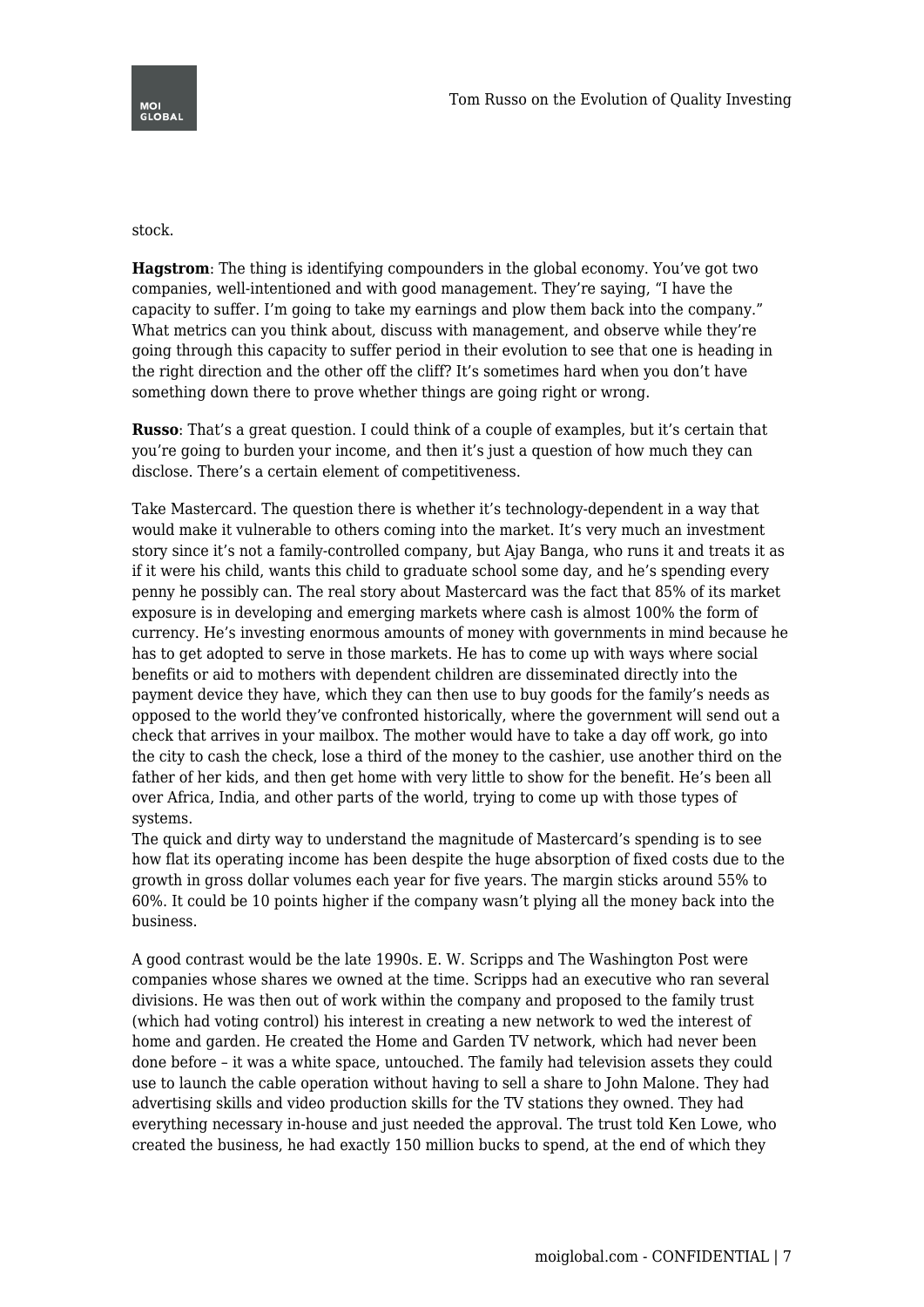

had no more money to support the program.

The first year, he hired two people, and they may have lost a million bucks, but by the fourth year, they were burning enough money to come up with a fully programmed line-up with no revenue, so they were hemorrhaging losses on a business that may have started with \$350 million of operating income. As they entered the later years, the actual operating income was sharply weighed downward by the spending. The family trust controlled the company, so there was absolutely no distraction on the part of management. They built it well. In the end, the TV stations, the newspapers and everything else they were pledging to underwrite the cost of this thing shriveled up and went away, but this network grew in valuation to something like \$12 billion when it was bought by Discovery. It was a perfect story of burdening the income statement, secure in the notion that the family trust would not let a takeover dislodge Ken Lowe simply because the operating income failed to go up over the years when it was burdened by that specific spending.

We had the same story with The Washington Post. Don Graham went to his family and his board and secured approval to spend up to \$150 million to consolidate the for-profit education business under the umbrella of Stanley Caplan. For the same four years, he spent exactly \$150 million. At the end, he had a big donut, because it's also a question of vision, and I think Ken's vision of the broadly available market was deeper than what Don harnessed.

**Hagstrom**: Switching gears, one of the hot topics is the accounting change whereby companies that own marketable securities, Berkshire being the prime example, now are required to calculate the change in market value, and that change goes through the income statement. I know you feel strongly about this issue. Do you want to share with us?

**Russo**: It was interesting to see Warren take such a public stand on the subject because the whole point of accounting is that it's supposed to move towards a situation which conveys to you what really matters. To think that the recently engaged accounting standards force income, both the operating income from the businesses that Warren controls 100% of, and the change in share price of the portfolio holdings — they have absolutely nothing to do with anything. It's inappropriate to think this is somehow gaining more clarity in terms of what the business is delivering to you as a result of hard work and good thought. I thought he spoke well about it though.

**Hagstrom**: I know how keenly you look at executive compensation and how executives are paid over time to create shareholder value. You've said that several companies have incentive compensations for their CEOs tied to revenue growth, and it brought to your attention Conagra, Pinnacle Foods, General Mills with Blue Buffalo, Nestle (which you own), and Starbucks. Through acquisitions, there was a lot of revenue topline growth, and the CEO benefits. To what degree is that proper, and to what degree is it self-dealing for the CEO?

**Russo**: I raised the point because of the situation with Blue Buffalo, where General Mills invested \$8 billion to buy it. When you buy a business with sharply growing revenues, maybe 30% per annum at the rate Blue Buffalo was growing pre-transaction, if you cycle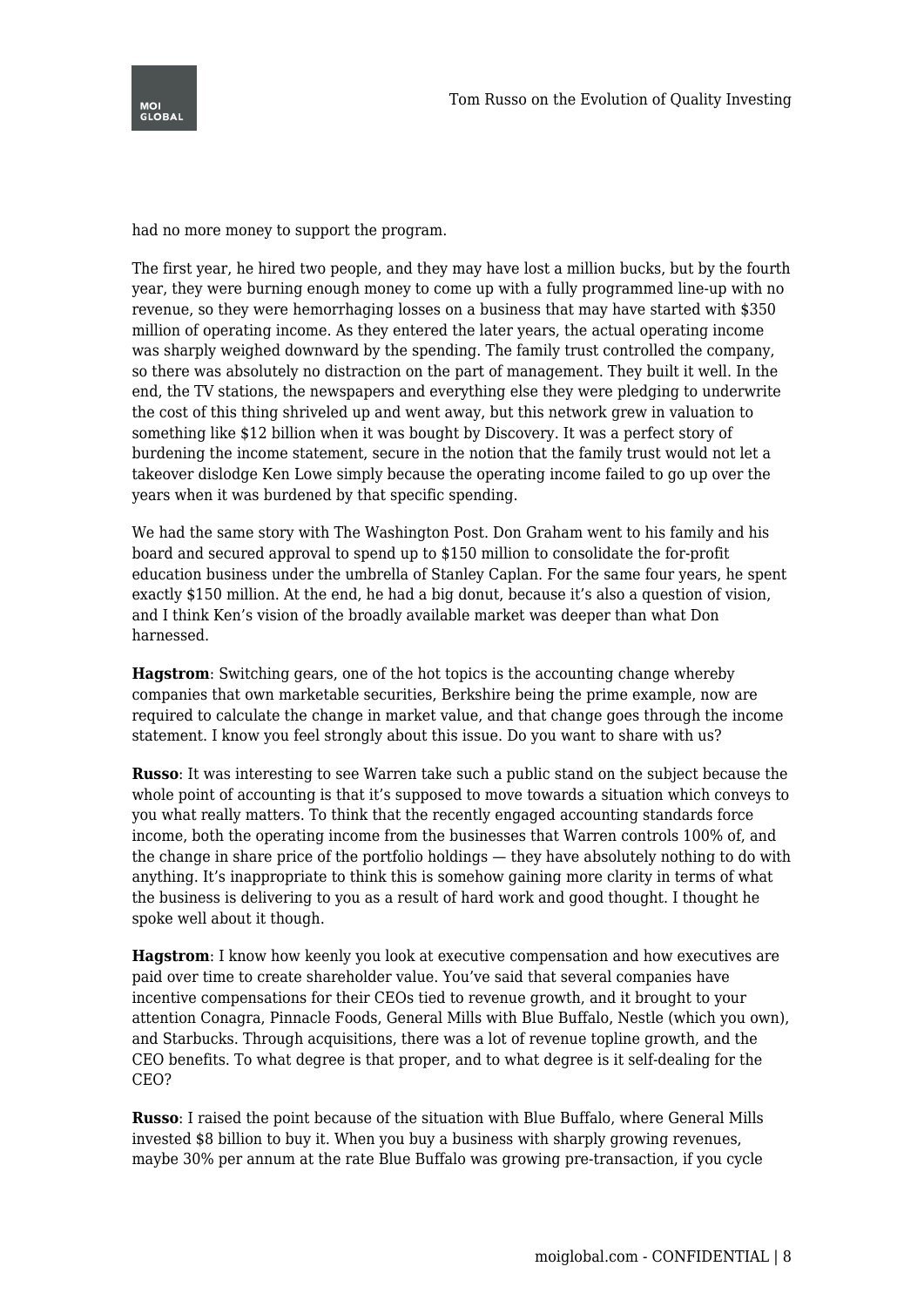

one year of that and then start comparing going forward the performance on which your incentive compensation will derive based on just revenue growth, you've accelerated that growth but put out \$8 billion to do it. Wise investors would suggest that \$8 billion deserves a return before your incenting just for revenue growth without a charge for capital. That was our point. Hopefully, with the portfolio companies we have, we're less exposed to that. One of the reasons I migrated to international companies over the years (70% of our holdings are non-US companies) is because their compensation system seems much more reasonable than what exists in the US, unhinged with things like capital charges.

**Hagstrom**: You said, "Today, we need to celebrate failing fast," that the notion of risk capital and how companies use capital needs to change, which requires our culture to change when it comes to taking risk. Expand on that, would you?

**Russo**: The question here is what happens to consumer goods companies that have enjoyed low volatility and strong growth over a long period of time when the digital disruptors come in. Somebody referred to Dollar Shave Club, and I don't think Gillette was even aware of it until the game was over. If you think about the prior decade, Gillette had had four assaults against its franchise – by Unilever, Target, Wilkinson/Schick, and BIC. They all went straight to the front door of castle Gillette, knocked and said, "Can we have a fight with you for market share?" It was as public as that. Of course, Gillette crushed them.

Dollar Shave Club, off in the wilderness, never had the decency to come by and say, "Let's have a fight." It had the product itself but also something that came along with it, in this case, the cool factor of getting a box every week from someone who cares enough about you to send you fresh blades. They're cheap, but it's also the notion that it's a technological platform different from what the old folks use, so there's an excitement about it. It went rampant on social networks, and at that moment, Gillette's game was over. It had kept its blades behind locked counters, behind locked screens at grocery stores and drug stores, and here's this delivery. This is something it should never have let happen. It needed to scour the social landscape with alerts that would inform it sooner. All of the businesses we owned – whether it's Unilever, Nestle, Heineken with the spirits and beer and craft brewers – need to have the capacity, the moment they see something come at them, to go into the market as soon as possible with a tactical response they can use to dislodge the early success required for the businesses that compete against them to get venture funding and then roll out the product dramatically.

We have examples in Nestlé's case. It owns Gerber, which is the dominant infant food company in the world. It uses glass bottles, and when the pouch system came along, we asked management, "What do you think?" They said, "Women like glass bottles." That was a dangerous response. It needs to have the ability to put a lookalike in the marketplace the moment it hears about something like this. It's a tactical move. To protect its main business, it needs to be tactical as well as strategic.

In general, the major food and consumer goods companies have had the luxury of strategy over tactics. That is something they'll have to change because the ability to become someone's favorite inside the social network has proved to be highly effective. At the moment, we have investigations about the limits of Facebook and what it's allowed to share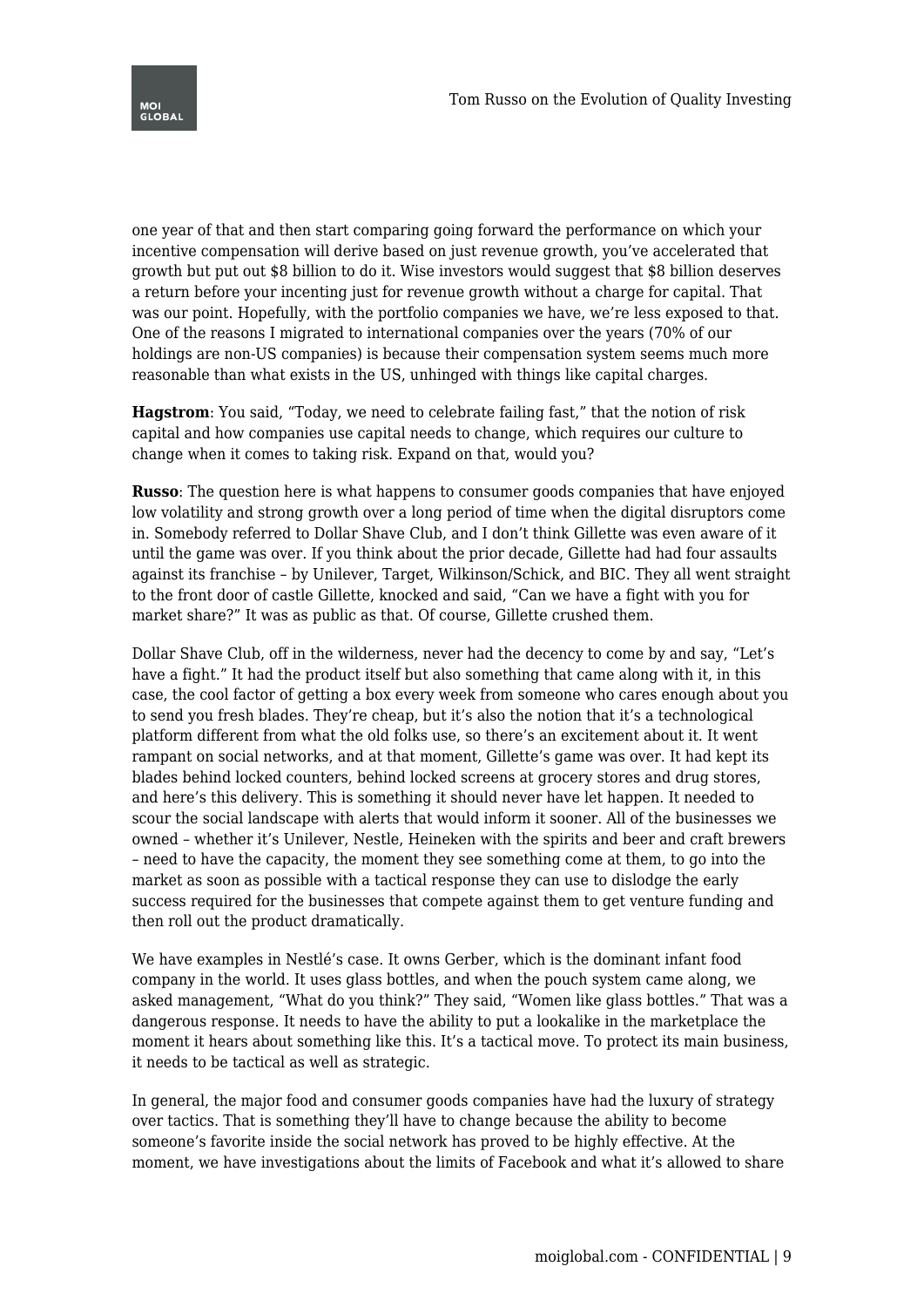

and all the rest, which may provide a bit of comfort, but it's still required of the management that they become much more prepared to fail. When I met with Unilever the other day, it said it had launched 22 new personal care products in the last 12 months compared to three a year over the previous decade, and the pace of innovation had quickened.

## *The following are excerpts of the Q&A session with Tom Russo:*

**Latticework Participant (Dan Roller, Maran Capital)**: Your conversation touched on family-controlled businesses, patience, time horizon, and executive compensation. I'd be curious to get your take on the world of activism over the last decade or so – generally positive or negative, probably some pros and cons.

**Russo**: In its best moment, it's a question of timing and time horizon if you think about how few activists end up holding shares in the companies they've worked with 30 years later. I bought Heineken and Nestle in 1986. We have probably held the top 10 holdings for 25 years on average. I can go on at length about places where Nestle let its guard down by not responding fast. In this case, Third Point arrived with a list of thoughts and requests, and it's been a fabulous ally to the new CEO, who came in from outside the culture. We have to make these steps, partly because it's the right thing to do and also because we don't have much choice since there's someone breathing down our neck. That's been a terrific catalyst for change. Nelson Peltz was a catalyst for change when he went on the board of Heinz.

Then there's a question of duration, of how long you're going to stay. In the Nestle case, there's a huge dispute over what to do with the \$25 billion holding in L'Oréal. In theory, Nestle should get rid of it, but in practice, it's made \$27 billion, and the company is comfortable with holding it. I personally feel perfectly comfortable holding that position within the company even though the activists in this case would love to extract it, at which point they'll most likely move on. They've been an enormous factor of change, which I applaud them for.

**Latticework Participant (Dan Geary, Samson Investment Partners)**: On the topic of disruption, what do you think about the competitive threat from JUUL to the core business of Philip Morris and British American Tobacco versus the opportunity JUUL has created for them by essentially validating an entirely new nicotine delivery industry?

**Russo**: It's really a provoking moment because Philip Morris, whose shares I've held for quite a long time, with a major nod to capacity to suffer, has spent the last five years developing a product heating but not burning tobacco, which would allow adult smokers to quit smoking. More than half of adult smokers in the world want to quit, and this is the product lined up. It launched in Japan. Seven million people around the world now use the IQOS product Philip Morris invented. It cost \$2.5 billion over five years to develop. The next big step is the US, and the FDA has stonewalled it. This has the potential for being extremely disruptive over time for Philip Morris because today, JUUL has in the marketplace a product that can help adult smokers quit. It doesn't have any reference to tobacco whatsoever, and it has the advantage of having become rather cool and sexy, which is a real problem.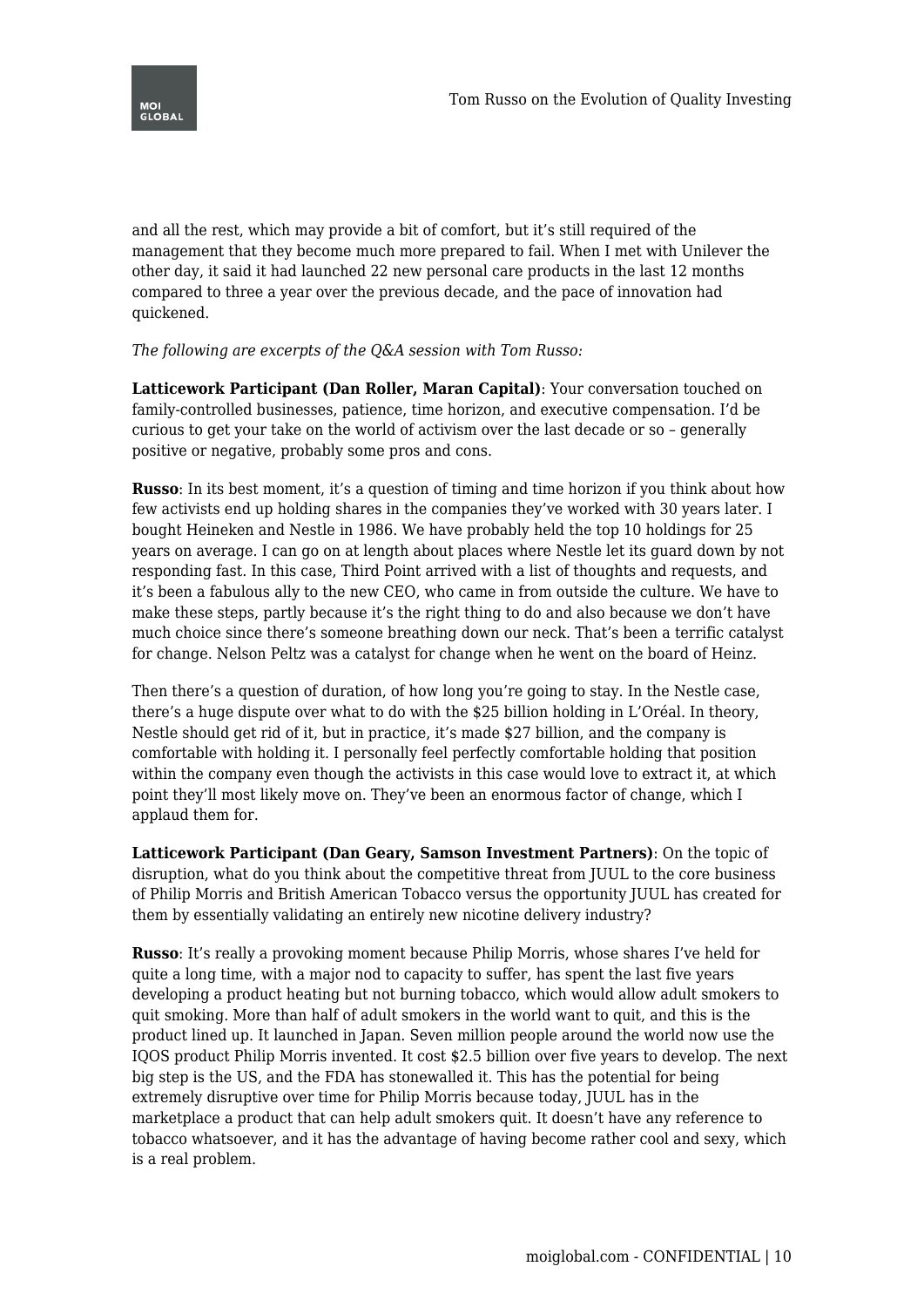

Someone thoughtfully talked about positional goods, which are the things you use to tell people who you are by what you have. Marlboro was a 42% share cigarette for 30 years because it said everything you wanted to hear around the world. It was called American freedom and set the world on fire.

In the US today, there's a bulk of business being done traditionally, and there's this outlier called JUUL, which has enough nicotine impact to help adult smokers quit. If it stays unchallenged as the only product in the market long enough, Philip Morris's product, which would have been perfectly suited for that market, will have tougher sledding. It's completely unknowable when the FDA will act. There seem to be no statutory requirements for it to act in any kind of haste whatsoever. Management from Altria suggested there was a chance the FDA may act on allowing the product into the market by year-end. If it did, it may come as a result of JUUL's own difficulties. If you have kids in New York City private schools, you'll know that the headmasters are absolutely paranoid about JUUL sweeping through their schools. They have a point – it's been adopted by kids today as maybe rebellion or something. But the fact is it's currently the only product addressing smoking cessation that works, and I think the FDA may think it makes sense to come in and license another one. We'll see. It's been very disruptive on the tradition of the stable tobacco market.

**Latticework Participant**: I'm curious about your thoughts on the asset management industry and whether you've ever found it interesting in any way. I don't think it's in your portfolio, so why not?

**Hagstrom**: Good question. There have been great companies and great stocks, and I've missed out on those. No particular reason. I guess I haven't spent the time thinking more deeply, simply admiring from a distance. Moving forward, you'd say, "Gosh, the fee compression looks like it's going to be inexorable and accelerating." Indexation is not only sold effectively based on low fees, but it is becoming inevitably the sponsored solution in light of regulatory change. Just think about what the Department of Labor proposes with its fiduciary role. It was an absolute one-way stop to indexation given the burden that it put on fiduciary.

I probably missed a great period of investment success. Ironically, when I was at Stanford Business School, we had to write up a company, and I looked at two. I wrote up one that's very forgettable, some business that went away, and the other one I looked at was Franklin Resources. If I had written up the second up and bought \$10,000 worth of its shares in 1982, it would have been extraordinary. That has been one of the most productive investments you could have found in the money management business.

**Latticework Participant**: Your portfolio doesn't change a lot. How hard is it for a company to make it into the Tom Russo portfolio? How frequently does it happen, and what does it take?

**Russo**: This reminds me of the conversations I had with a friend in Boston after the Red Sox won the World Series. Some months later, I asked him what was going on, and he said, "It's been terrific. I just got into the country club. I've been on the waiting list for 12 years, but there were no spots. Now that the Red Sox won, a whole bunch of people died because they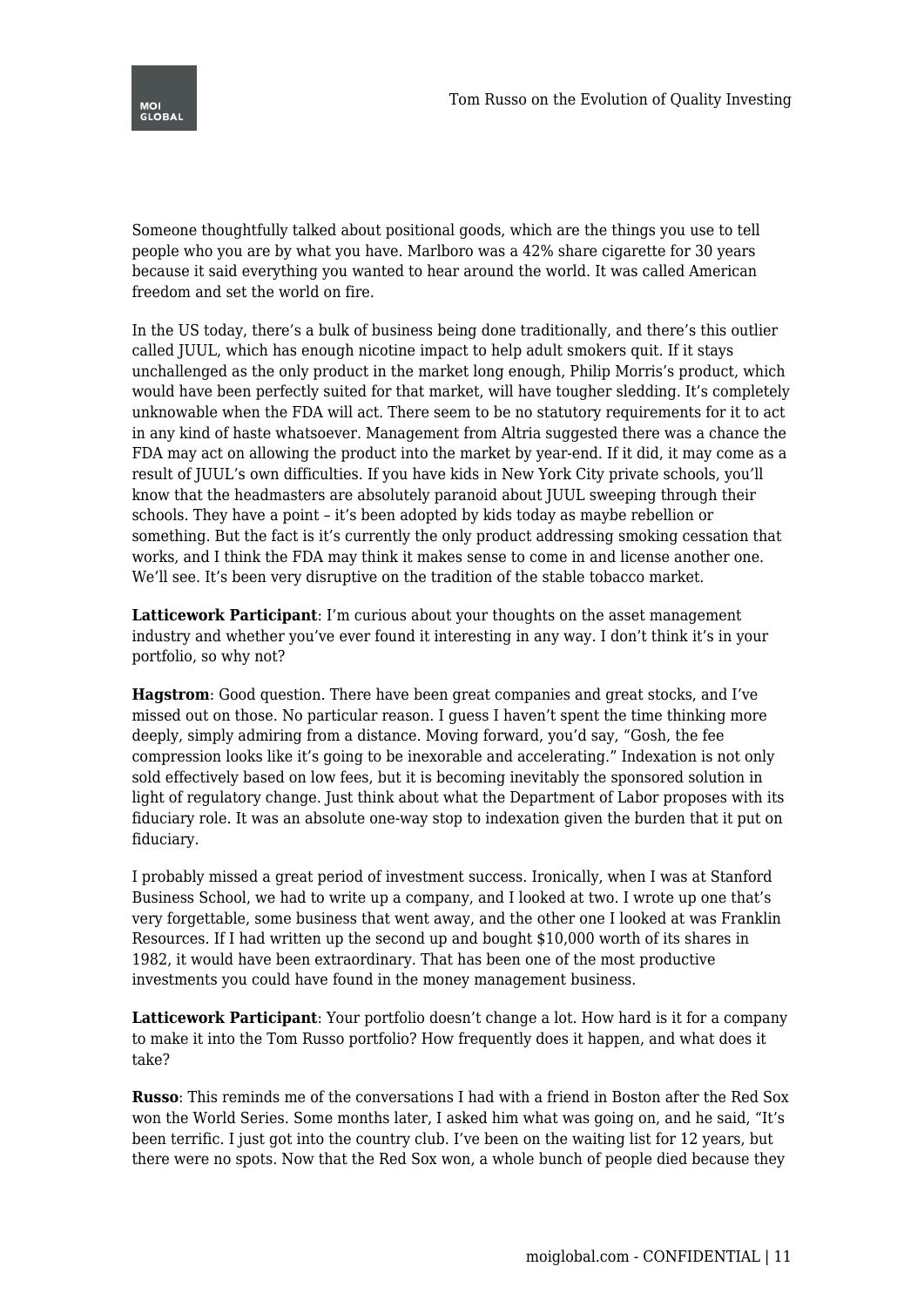

had been holding out until they had the chance to see a winning team." The whole bench cleared out and in they came.

We had the death of one holding, British American Tobacco (BAT), which was part of our exposure to the tobacco industry. In light of the uncertainty in the tobacco world, we reduced that position effectively to zero. It gave us some funds, a small part of which went into Google. That would be the first new position since 2010. I think. We're getting to know that business better. It's been a longstanding interest, but it's a small starter position.

**Hagstrom**: Tonight is the deadline for comments on the tariffs that probably would be announced tomorrow. Starting with Argentina, we've had an explosion in the currency market, and that morphed to Turkey, now to South Africa and India. What changes in your life tomorrow if they announce \$160 billion worth of tariffs on China? What changes tomorrow for Semper Vic if we had more contagion type episodes in emerging market currencies?

**Russo**: These are all major headwinds. We are going to import a lot of inflation into the US if the price adjustments required are met without a reduction in demand. Our businesses are designed to cope well with inflation. They have price-inelastic demand because their products so often help people identify who they are by what they have, and there are longstanding loyalties.

Inflation's a risk, but I think we're well-protected against that. We sell an awful lot of consumer products to Brazil, for example. It has an election coming up. The currency has been soft, and business in Brazil has been relatively soft for most of our companies. In general, the emerging markets over the past three or four years have suffered from the contagion brought about by China shrinking back and looking inwards. Now China has come back, and the emerging markets have improved a bit, but all of these headwinds will weigh upon our portfolio companies.

With regard to tariffs, we have businesses before the Chinese government that just can't get past square one. The allure of China is that if the government supports you, you can go extraordinarily far and fast, which is the story of Tencent and Alibaba. They've had such illustrious development, but recently, you see with Tencent the government's reproach on gaming and the addiction to it. Suddenly, Tencent has a problem on its hands because it was built by the government, and now it's being reined back by that same government. China's a mystery. I have no idea where we'll end up.

**Latticework Participant**: Robert, I love your book, *Investing: The Last Liberal Art*. Tom, you mentioned that something from one of his books influenced you, so I'd love for you to expand on that. Also, what meta skills make you a better investor, in your view? What things have you tried to read about and learn that you apply for investing? That's a question for both of you.

**Russo**: The first point was in Robert's second book, where he revisited the super investors of Graham and Doddsville in a most clever way – the book says that within this universe, Bill Ruane and a dozen other investors, all approach investing in a slightly different way, but